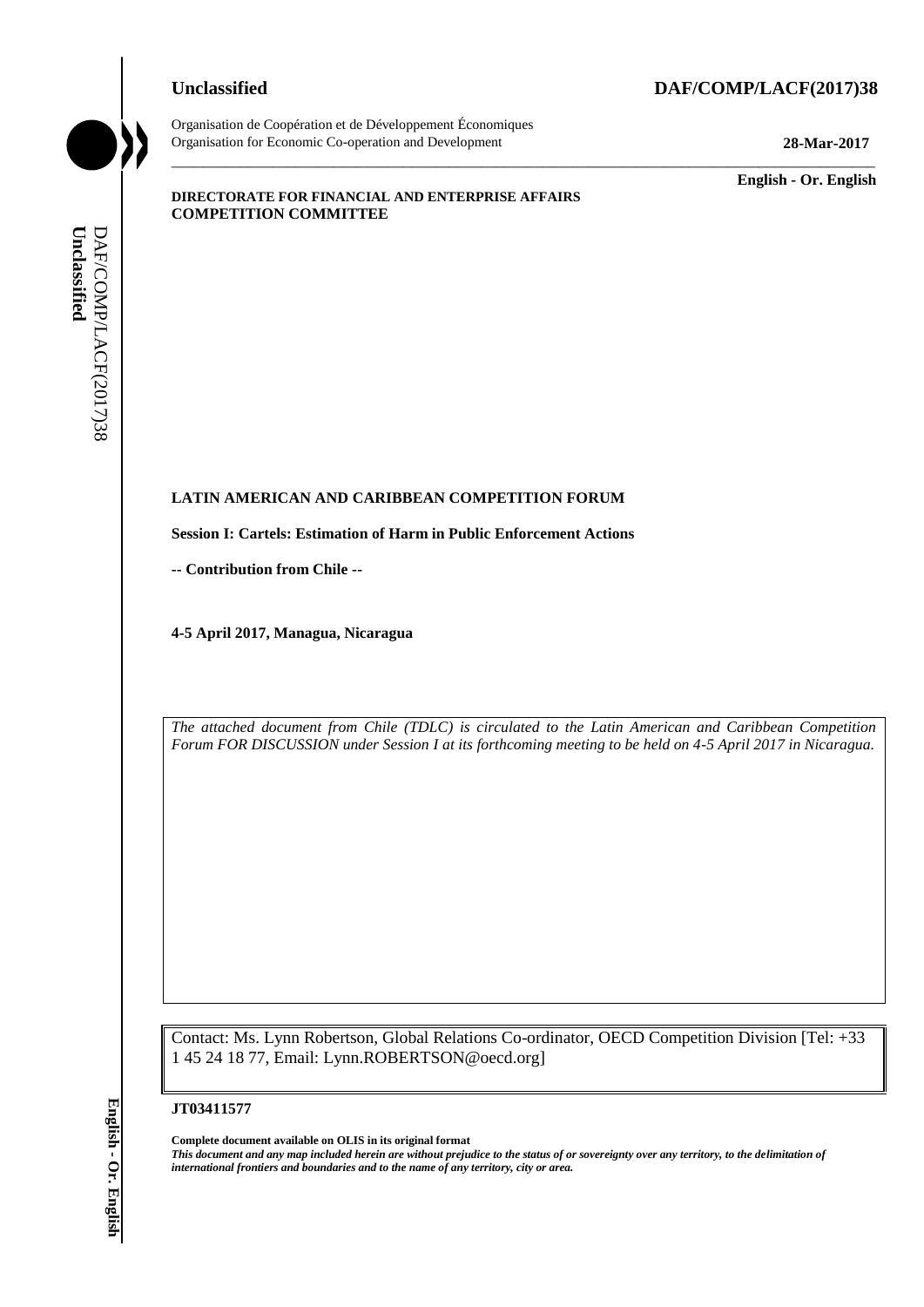## **LATIN AMERICAN AND CARIBBEAN COMPETITION FORUM**







### **15th Latin American and Caribbean Competition Forum 4-5 APRIL 2017, Managua, Nicaragua**

#### **Session I: Cartels: Estimation of Harm in Public Enforcement Actions**

#### **-- CONTRIBUTION OF CHILE (TDLC)\* --**

#### **1. Background – Chilean regulation on setting fines and private damage actions**

*1.1 Fines*

l

1. The Competition Tribunal may impose fines to corporate entities or individuals that infringe the Competition Law –either by means of an abuse of a dominant position or by a cartel or concerted practice.

2. As it will be explained below, fines in Chile exclusively pursue deterrence against anticompetitive practices, whereas private damage claims or class actions are aimed to achieve restitution of the harm caused.

3. Under Chilean law, fines can be levied on cartel members irrespective of the harm caused by the cartel. Thus, fines can be levied on participants of an unimeplemented cartel. This implies that damages from a cartel is not as a prerequisite for establishing fines.

4. Moreover, the law governing until 2016, stated that in a cartel case, the plaintiff must only demonstrate the existence of an agreement or concerted practice aimed to price fixing, market allocation or division, bid rigging or output restrictions and that such an agreement of concerted practice conferred market power to its participants.

5. In August, 2016, a legal reform to the Chilean Competition Law became into force. This reform encompassed substantial changes such as introducing criminal sanctions and establishing illegality *per se* for hard-core cartels, among others changes (the "Reform"). The *per se* rule means that in case of hard-core cartels or concerted practices, in order to levy fines on the cartel members, it is not required anymore to demonstrate market power as a result of the cartel –but only the existence of the agreement or concerted practice.

Contribution by the Tribunal de Defensa de la Libre Competencia ("Competition Tribunal" or "TDLC").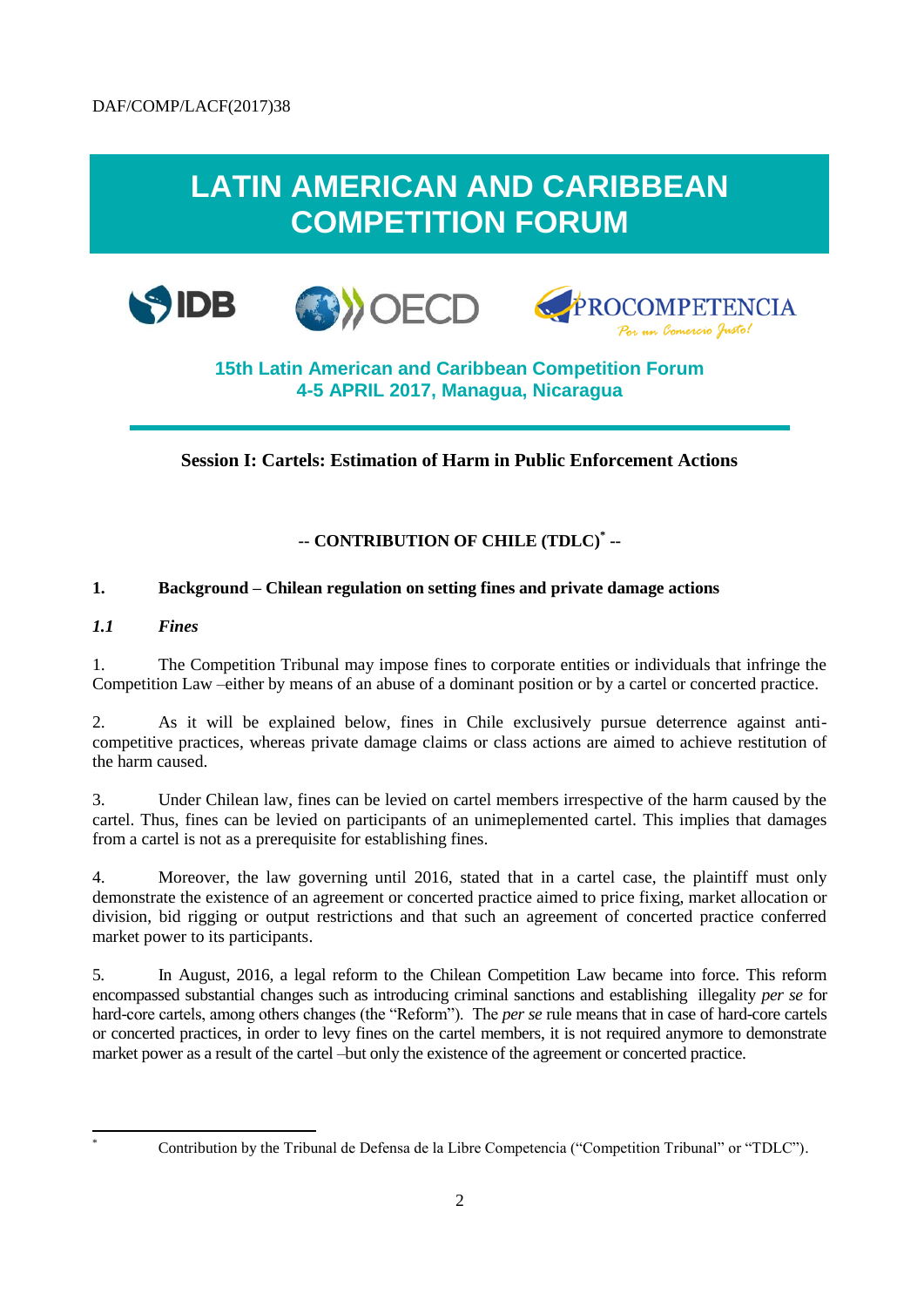6. In relation to fines against anti-competitive conducts, the Reform replaced the fixed cap under the prior law (for cartels the maximum fine was circa US\$25 million) with a flexible cap. In particular, anticompetitive practices may trigger fines of up to double the illicit gains obtained by the offenders or, alternatively, up to 30% of the annual sales of the companies related to the goods or services to which the infringement relates during the period in which the infringement took place. From an economic view, the illicit gain or economic benefit obtained by cartel member is understood as the re-distribution of rent from consumers to the firms of the cartel due to supra-competitive prices/it is equivalent to "overcharge". Thus, the upper limit to set fines does not include the deadweightloss caused by the cartel.

7. As a default option, if the Tribunal is unable to determine neither the ilicit benefit or the sales of the companies infringing, fines could be up to US\$50 million.

8. Finally, the Reform incorporated some factors that must be considered when the TDLC is setting fines: deterrence and economic capacity of the offender. Other circumstances –in force before the Reforminclude cooperation with the Antitrust Prosecutor prior to or during its investigation, severity of the conduct, the illicit gain obtained and recidivism.

#### *1.2 Damages actions*

9. Private damage actions in Chile are exclusively aimed to the restitution/compensation of the harm caused by the infringing firms. They are not punitive as in other jurisdictions.

10. Regarding compensation of damages, so far, civil courts have been responsible in Chile for deciding private antitrust damages claims (or follow-on actions pursuing damages). The 2016 Reform modifies this regime and now empowers the Competition Tribunal to decide these actions.

11. Since the Reform became into force, either affected customers, intermediate firms or competitors can bring follow-on actions seeking damages before the Competition Tribunal. Moreover, victimized consumers can bring class actions before the TDLC, that is, file a lawsuit collectively, according to the procedure set forth in the Consumer Protection Law.

12. Private damages actions can only be filed once the cartel members are sanctioned by the TDLC. Thus, unlawful behaviour is taken as given –from the judgment issued in the administrative procedure- so the damages procedure focuses on whether the behaviour caused harm or not, and if so, the magnitude and the causal link between the cartel and the harm. Nevertheless, the TDLC could have already assessed the illicit gains when estimating fines during the administrative procedure and this assessment could be considered in the subsequent damages procedure.

13. As explained *infra*, the implementation of rules concerning private damages actions will give rise to several challenges, particularly, on the quantification of damages.

#### **2. Method for setting fines in cartel cases**

14. As indicated above, fines in Chile are aimed to deter future cartel behaviour. In this regard, the TDLC has explicitly stated that deterrence is the objective of fines (e.g. Judgment No.122/2012 and Judgment No.136/2014, both on cartel cases). $<sup>1</sup>$ </sup>

|<br>|<br>|

Judgment No.122/2012, ruling 124, on refrigerant compressors; and Judgment No.136/2014, ruling 135, on a cartel of inter-urban buses.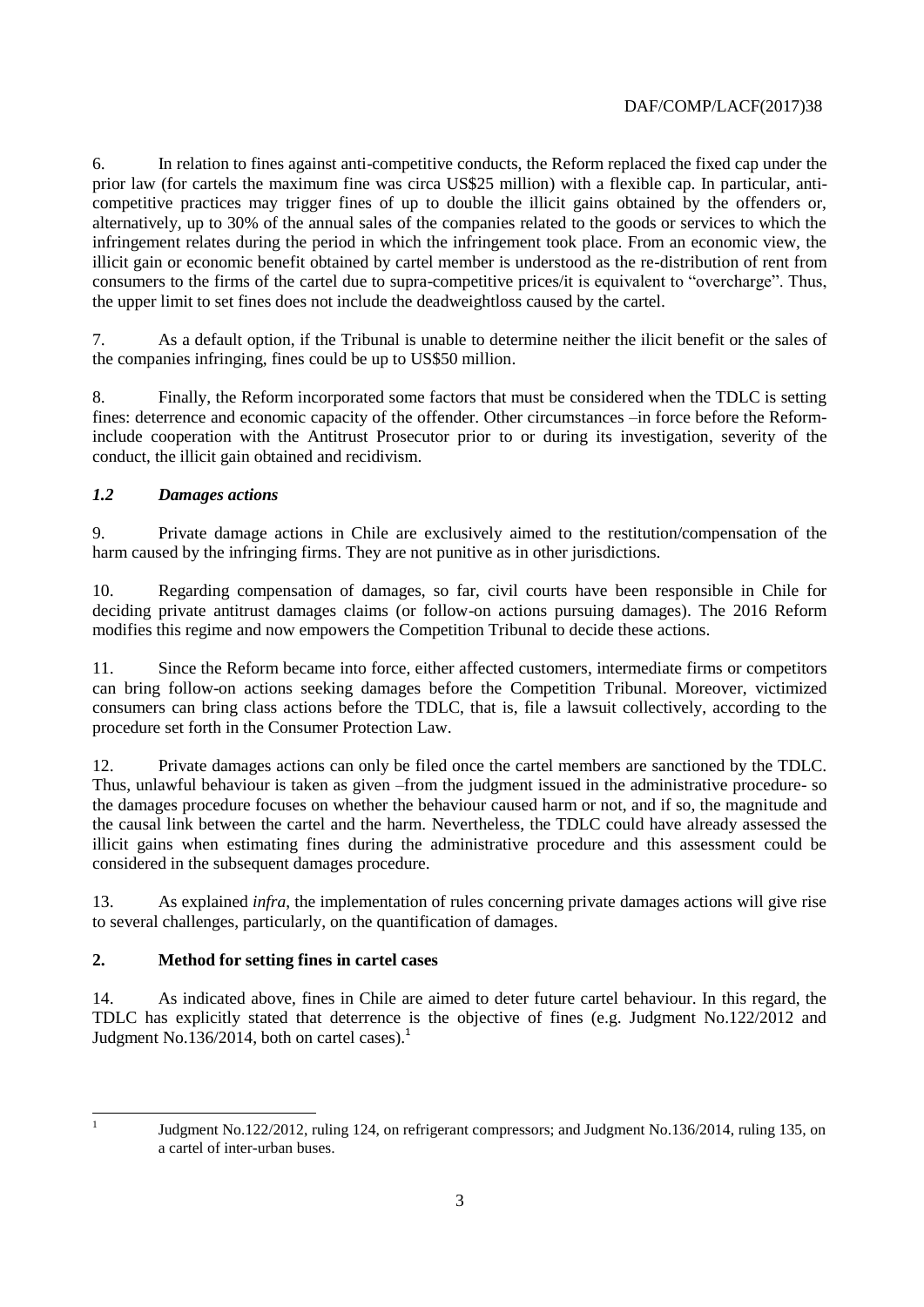#### DAF/COMP/LACF(2017)38

15. This implies, according to the deterrence theory on sanctions, that an optimal amount of fines would be above the illicit gain obtained by the cartel members. In other words, a sanction will be deterrent provided that the expected cost of being in a cartel, which is equal to the probability of being sanctioned multiplied by the amount of the sanction, should be equal or higher than the expected profit from the cartel.

16. Is important to note that, so far, all the fines that have been imposed by the TDLC, entail the upper threshold under the previous Law (fixed cap of US\$25 million).

17. In Chile there are no binding legal rules or soft law providing guidelines on how to estimate fines.

18. Nevertheless, in recent cases, the TDLC has considered the illicit gains obtained by the cartel members when estimating fines. In particular, we will examine a case law decision explaining the quantitative approach and methodology used by the Competition Tribunal to estimate fines<sup>2</sup>:

#### *2.1 Case law decision*

*2.1.1 Cartel among asphaltic products companies – allocation of customers and bid rigging (Judgment No.148/2015)*

19. The Competition Tribunal found that several companies selling asphaltic products -*Asfaltos Chilenos S.A.* ("**ACH**"), *Dynal Industrial S.A.* ("**Dynal**"), *Empresa Nacional de Energía Enex S.A.* ("**ENEX**") and *Química Latinoamericana S.A.* ("**QLA**")- had operated agreements to allocate specific contracts for the provision of asphaltic products used in road works and projects. In particular, the TDLC held that they had coordinated to allocate certain projects within public bidding processes organized by construction companies that use asphaltic products as an input.

20. The Tribunal fined ACH with approximately USD\$ 1.3 million, Dynal with USD\$587,000 and QLA with USD\$1.5 million. ENEX was exempted from paying the fines as beneficiary of the leniency programme. In addition, all four defendants were ordered to implement an antitrust compliance programme, in accordance to the Antitrust Prosecutor's guidelines.

21. Considering the factual context and the evidence rendered in the case, the Competition Tribunal assessed and quantified the appropriate fine, based on proportionality and reasonability principles. In particular, the TDLC provided guidelines on how to estimate fines in cartel cases:

- The fine is two-fold, encompassing two economic components, each accounting for 0.5 of the total fine, to avoid doble penalty:
	- a fixed component that entails the fine for all the cartel members, only sanctioning the participation in the illegal agreement, irrespective of the illicit gains obtained from the cartel ("basic amount of the fine"). The same amount is charged to all the cartel members, and
	- a variable component depending on the illicit gains obtained by each cartel member.

 $\overline{2}$ <sup>2</sup> The same methodology was used to quantify fines in a cartel among a group of gynecologists through their trade association – price fixing cartel (Judgment No.145/2015). This is a collusion case in which the Antitrust Prosecutor accused the Trade Association of Obstetric Gynecologists of Ñuble -a southern province of Chile- as well as 25 gynecologists of price fixing. According to the complaint, the Association had fixed minimum prices for standard maternity procedures, causing direct harm to privately insured patients. The fines were upheld by the Supreme Court in 2016.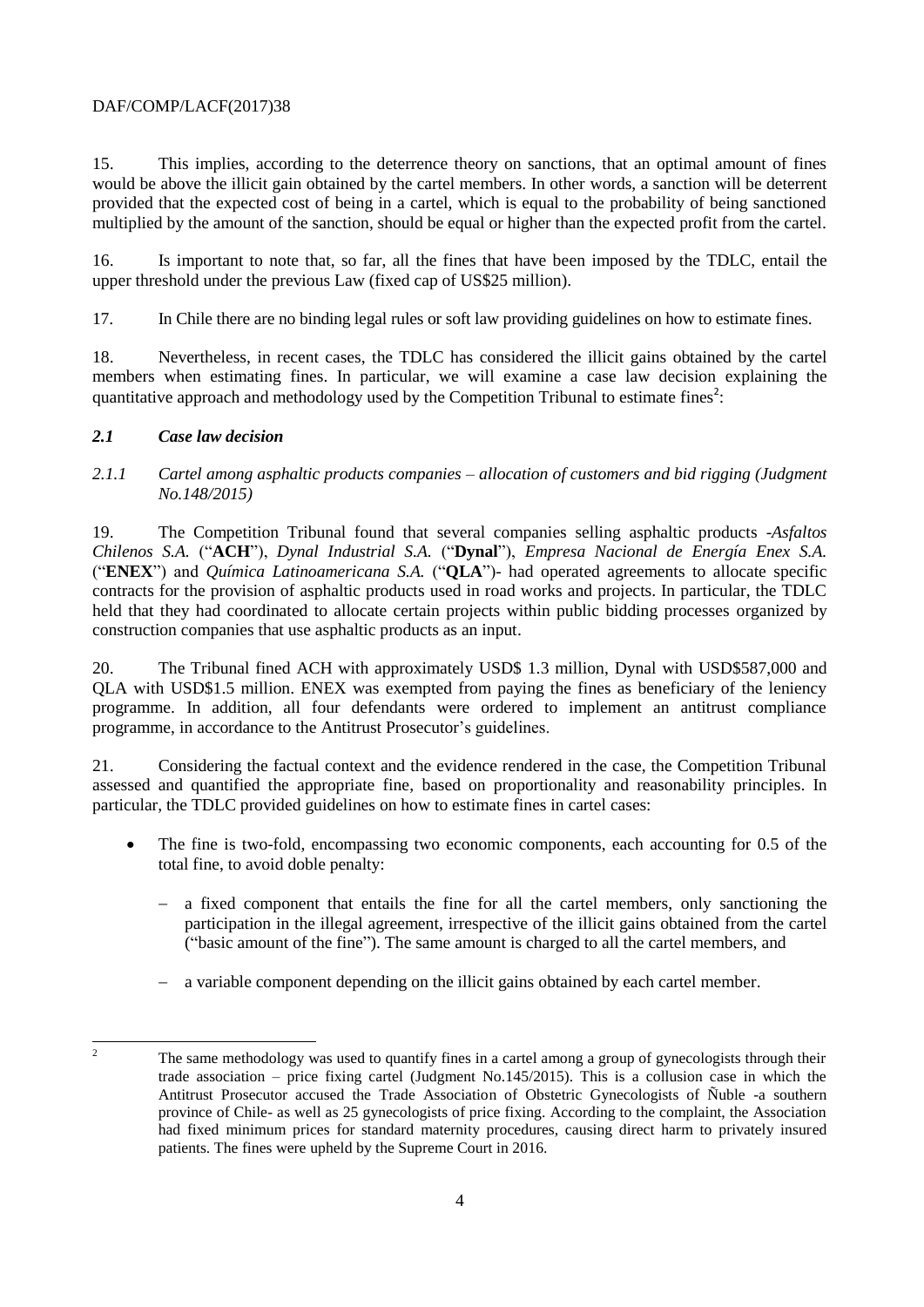- The TDLC states that the basic amount of the fine is a percentage of the total sales related to each illegal agreement. With regard to the estimation of the variable component, given that the evidence rendered during this trial on illicit gains was not conclusive, the TDLC used a percentage of the sales of the cartel members as a proxy for such illicit gains. However, the TDLC acknowledged that the illicit gains is the ideal factor to calculate the variable component.
- Then, the Competition Tribunal estimates a "global basis of the fine" –the sum of the fines for all cartel members-. The TDLC stated that it accounted for 20% of the sales related to the products involved in all the illegal agreements, as a general rule; 30% of the sales when cartels are stable and extend over time, and provided that direct evidence is submitted in the trial, and 10% when there is a concerted practice exclusively relying on circumstantial evidence (understood as economic evidence and/or plus factors). The global basis of the fine is divided into equal parts to quantify both the basic amount of the fine and the variable component (e.g. if it is  $20\%$ , the fixed component will account for 10%).
- Finally, mitigating and aggravating circumstances are considered to obtain a final and total fine for each cartel member.<sup>3</sup>
- Moreover, in this specific case, special considerations played a key role: companies engaged in several bid rigging agreements for the supply of asphaltic products and in each illegal agreement only one of the cartel members was awarded the specific contract ("awardee"). Therefore, in a particular bidding process, some of the competitors that were cartel members were not awarded the contract. However, the TDLC concluded that these competitors should pay the variable component of the fine for this bid-rigging anyway, but to a lesser extent compared to the awardee.
- So, all of the cartel members pay to some extent a variable component, but the TDLC deemed necessary to differentiate the amount payable by the awardee and the competitors engaging in the agreement. Following a conservative and simple criterion, the TDLC decided that the awardee must pay double the variable component of the fine with respect to the other cartel members, for each bid rigging agreement. For instance, in one of the biddings, three companies (A, B and C) submitted bids. Assuming that the general rule of 20% indicated above is applied, if A is awarded the contract, it would pay 5% of the sales involved in the bid as a variable component, whereas B and C would pay each 2.5% for this concept, which add up 10%.

#### *2.1.2 Practical application:*

22. One of the bid rigging agreements included ENEX, ACH AND QLA. ENEX was the awardee. The general rule of 20% as the global basis of the fine was applied.

23. Therefore, ENEX had to pay 3.33% of the sales involved in this contract as basic amount of the fine plus 5% (as variable component). So, the total fine ENEX paid for this particular agreement accounts for 8.33% of the sales involved in this contract for the supply of asphaltic products. In contrast, both ACH and QLA paid a variable of 2.5% of the sales related to the contract as variable component plus 3.33%. Consequently, each company paid 5.83% of the sales involved in this contract (that was awarded to ENEX).<sup>4</sup>

 3 For instance, in the gynecologists' case, mentioned ibid. supra, an aggravating circumstance was taken into account. Indeed, the fine imposed on the chairman of the trade association was increased by 20% because he acted as instigator of the price fixing agreement.

<sup>&</sup>lt;sup>4</sup> Recall that, as indicated supra, ENEX was beneficiary of the leniency programme so, ultimately, it was exempted from the fine. Anyway, it was considered to calculate the fines of the other defendants.